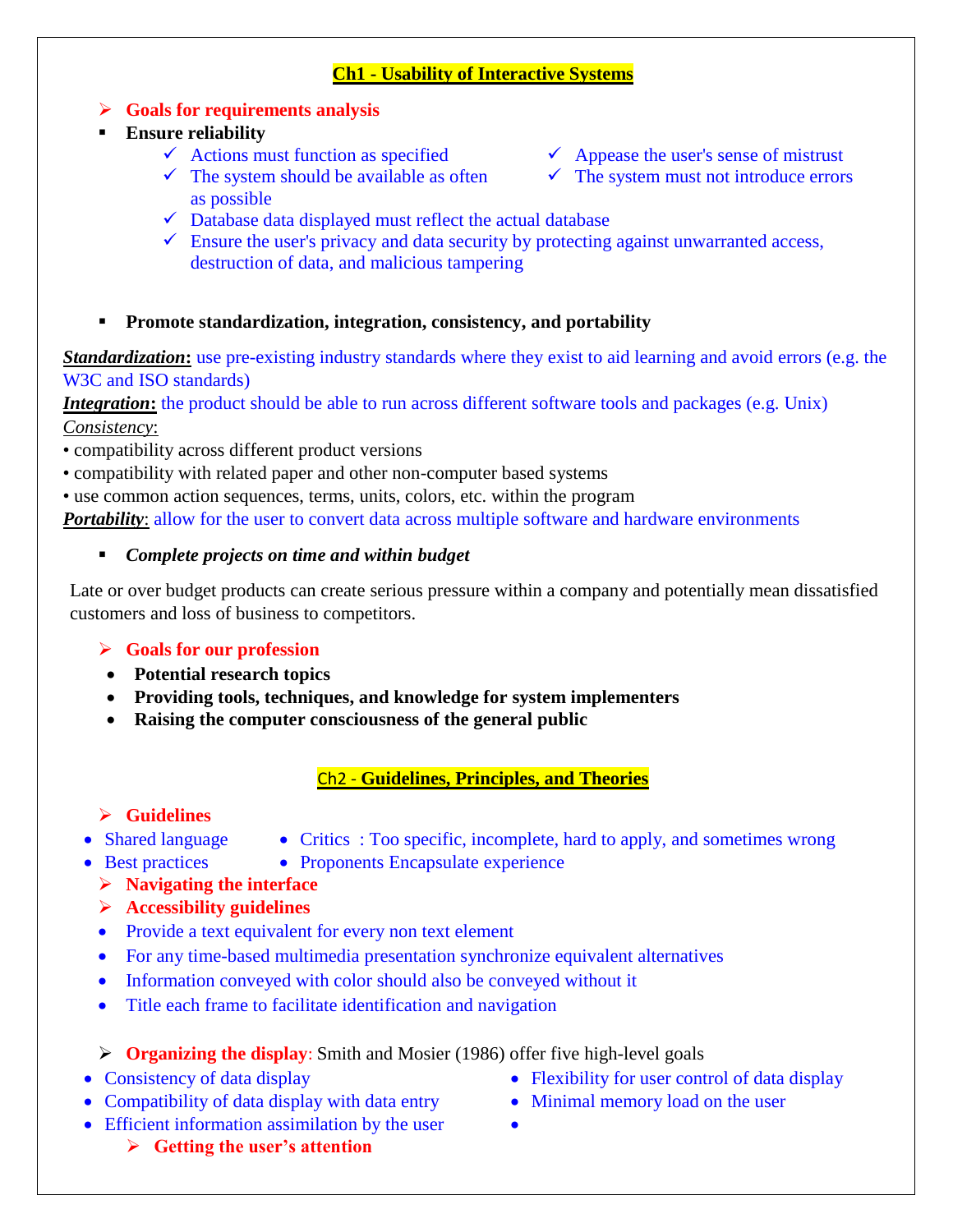**Choose an interaction style**

- 
- 
- 1. Intensity 2. Marking 3. Size 4. Choice of fonts
- 5. Blinking 6. Audio 5. Color 8. Inverse video

|                                             | advantages                                                                                                                                                                               | disadvantages                                                                                                                                                                                                                                   |
|---------------------------------------------|------------------------------------------------------------------------------------------------------------------------------------------------------------------------------------------|-------------------------------------------------------------------------------------------------------------------------------------------------------------------------------------------------------------------------------------------------|
| <b>Direct Manipulation</b>                  | 1. Visually presents task<br>concepts<br>2. Allows easy learn & retention<br>3. Allows errors to be avoided<br>4. High subjective satisfaction                                           | I. Hard to program<br>II. Require graphics display<br>and pointing device                                                                                                                                                                       |
| Menu selection                              | Shortens learning<br>❖<br>❖ Reduces keystrokes<br>❖ Structures decision making<br>❖ Easy support of error handling                                                                       | ❖ Presents danger of many<br>menus<br>May slow frequent users<br>❖ Consumes screen space<br>* Requires rapid display rate                                                                                                                       |
| Form fillin                                 | Simplifies data entry<br>$\mathbf{I}$ .<br>II. Requires modest training<br><b>III.</b> Gives convenient assistance<br>IV. Permits use of for<br>management tools                         | 1. Consumes screen space                                                                                                                                                                                                                        |
| <b>Command language</b><br>Natural language | Flexible<br>❖<br>❖<br>Appeals to "power users"<br>❖<br>Supports user initiative<br>Allows convenient creation of<br>❖<br>user-defined macros<br>1. Relieves burden of learning<br>syntax | $\bullet$ Poor error handling<br>Requires substantial<br>$\frac{1}{2}$<br>training<br>Requires substantial<br>$\mathbf{r}$<br>memorization<br><b>Requires clarification</b><br>L<br>dialog<br>II. May not show context<br>III. May require more |
|                                             |                                                                                                                                                                                          | keystrokes<br><b>IV.</b> Unpredictable                                                                                                                                                                                                          |

#### **The 8 golden rules of interface design**

- 1. Strive for consistency: sequences of actions should be required in similar situations should be comprehensible and limited in number.
- 2. Cater to universal usability: Recognize the needs of diverse users and design that can enrich the interface design and improve perceived system quality.
- 3. Offer informative feedback: system feedback for frequent and minor actions, the response can be modest, whereas for infrequent and major actions, the response should be more substantial.
- 4. Design dialogs to yield closure: Sequences of actions should be organized into groups with a beginning, middle, and end.
- 5. Prevent errors : design the system such that users cannot make serious errors
- 6. Permit easy reversal of actions: actions should be reversible. This feature relieves anxiety, since the user knows that errors can be undone, and encourages exploration of unfamiliar options.
- 7. Support internal locus of control : Experienced users strongly desire the sense that they are in charge of the interface and that the interface responds to their actions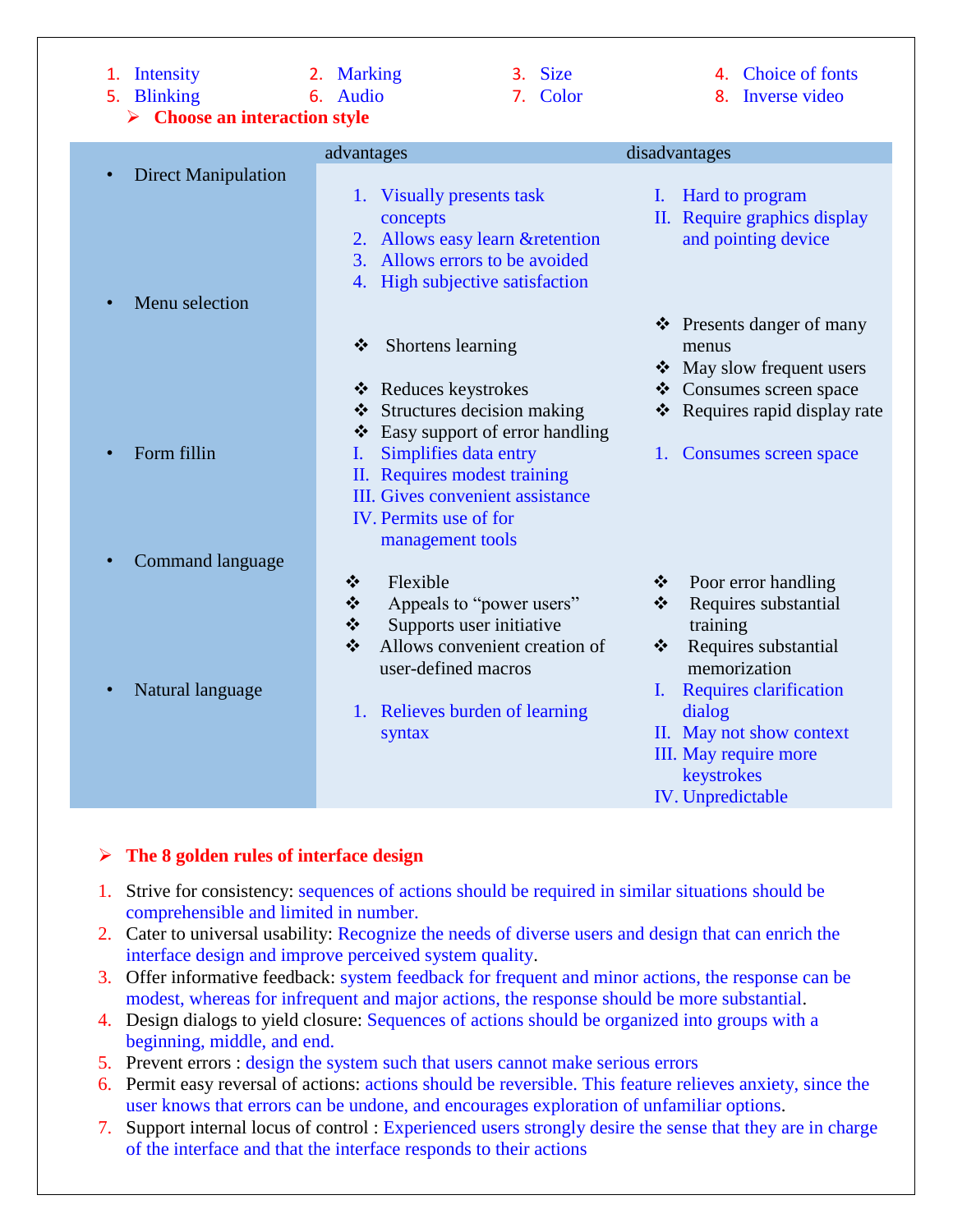- 8. Reduce short term memory load: limited capacity for information processing in short-term memory
- **Prevent errors**

Make error messages specific, positive in tone, and constructive

- Mistakes and slips (Norman, 1983)
- Correct actions
	- Gray out inappropriate actions Automatic completion
	- Selection rather than freestyle typing
- Complete sequences
	- Single abstract commands Macros and subroutines
	- **Automation and human control**

#### Successful integration:

- Users can avoid (Routine, tedious, and error prone tasks)
- Users can concentrate on ( Making critical decisions, coping with unexpected situations, and planning future actions )

#### Goals for autonomous agents

- knows user's likes and dislikes **makes proper inferences**
- 
- 
- responds to novel situations performs competently with little guidance

#### **Stages of action models : Norman's seven stages of action**

- 
- 1. Forming the goal 2. Forming the intention 3. Specifying the action
- 
- 4. Executing the action 5. Perceiving the system state 6. Evaluating the outcome
- 7. Interpreting the system state

Four principles of good design

## **1.** State and the action alternatives should be visible

- **2.** Should be a good conceptual model with a consistent system image
- **3.** Interface should include good mappings that reveal the relationships between stages
- **4.** User should receive continuous feedback

## **Norman's contributions: Context of cycles of action and evaluation.**

– *Gulf of execution:* **Mismatch between user intentions and the allowable actions**

– *Gulf of evaluation:* **Mismatch between system representation and the users expectations**

## Ch3 - **Managing Design Processes**

## **The Four Pillars of Design**

- User Interface Requirements Ethnographic Observation
- Words, icons, and graphics Screen-layout issues
- Input and output devices Action sequences
- Guidelines documents and processes Training
- 
- 
- 
- 

 **Ethnographic Observation <sup>↓</sup>** Preparation

- 
- 
- 
- 
-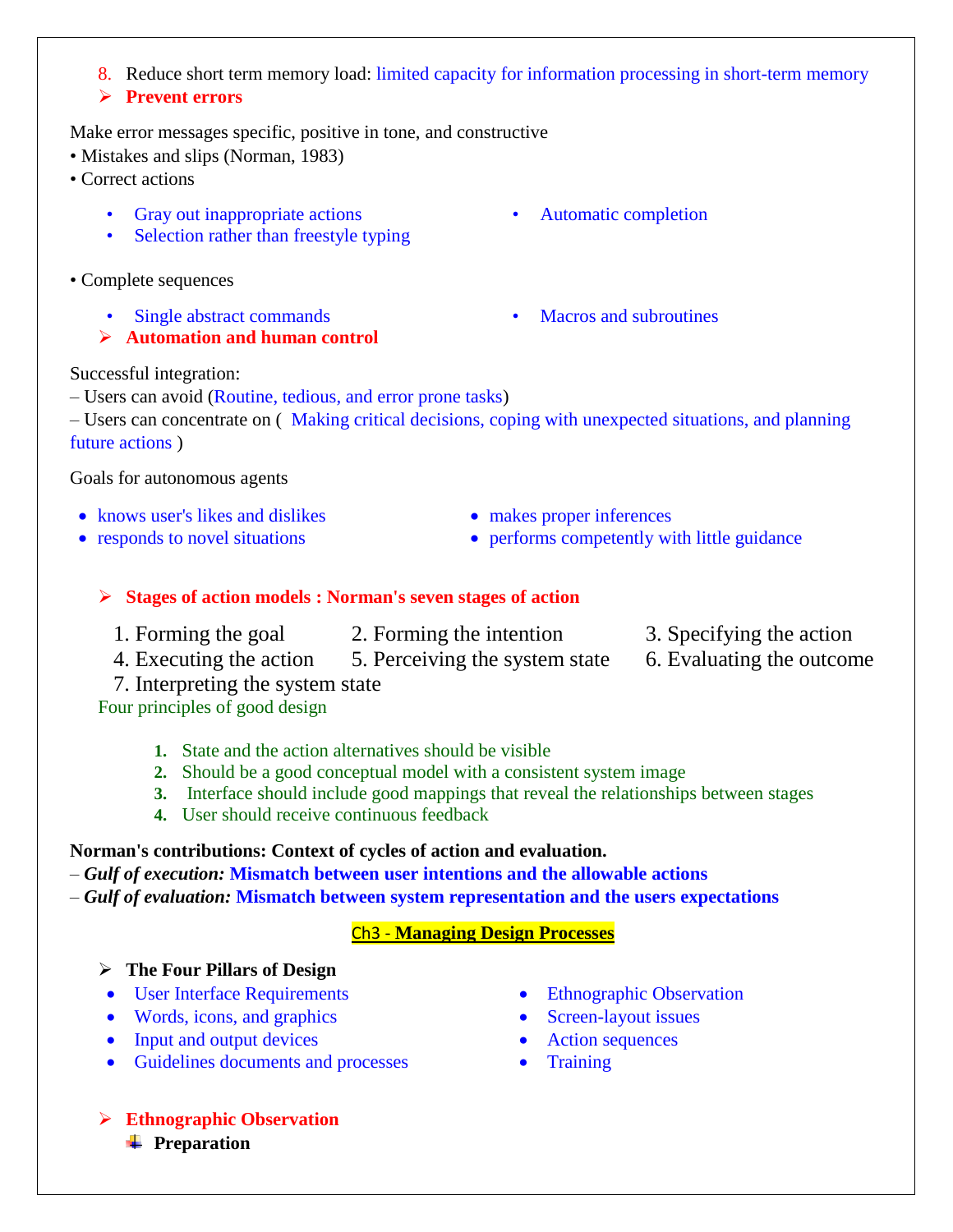- **Field Study**
- 
- Observe/interview users in their workplace and collect

#### **Analysis**

- 
- 

## **<sup>↓</sup>** Reporting

- Set initial goals and prepare questions Understand organization policies and work culture.
- Gain access and permission to observe/interview. Familiarize yourself with the system and its history.
- Establish rapport with managers and users Follow any leads that emerge from the visits
	- Subjective/objective quantitative/qualitative data.
- Reduce and interpret the data Refine the goals and the process used.
- Quantify data and compile statistics. Compile the collected data in numerical, textual, and multimedia databases.
	- Consider multiple audiences and goals. Prepare a report and present the findings**.**

#### Ch4 - **Evaluating interface Designs**

**Expert Reviews** : There are a variety of expert review methods to choose from:

- 
- 
- Heuristic evaluation Guidelines review Metaphors of human thinking
- Consistency inspection Cognitive walkthrough Formal usability inspection

## **Step-by-Step Usability Guide**

**1. Plan 2. Analyze 3. design 4. Test & Refine**

## **Survey Instruments**

Written user surveys are a familiar, inexpensive and generally acceptable companion for usability tests and expert reviews.

• Keys to successful surveys

# $\bullet$  Clear goals in advance  $\bullet$  Development of focused items that help attain the goals.

- Survey goals can be tied to the components of the Objects and Action Interface model of interface design.
- Users could be asked for their subjective impressions about

specific aspects of the interface such as the representation of:

- $\bullet$  task domain objects and actions  $\bullet$  syntax of inputs and design of displays
- Other goals would be to ascertain
	- users background (age, gender, origins, education, income)
	- experience with computers (specific applications or software packages, length of time, depth of knowledge)
	- job responsibilities (decision-making influence, managerial roles, motivation)
	- personality style (introvert vs. extrovert, risk taking vs. risk aversive, early vs. late adopter, systematic vs. opportunistic)
	- reasons for not using an interface (inadequate services, too complex, too slow)
	- familiarity with features (printing, macros, shortcuts, tutorials)
	- their feeling state after using an interface (confused vs. clear, frustrated vs. in-control, bored vs. excited).

**Acceptance Test**